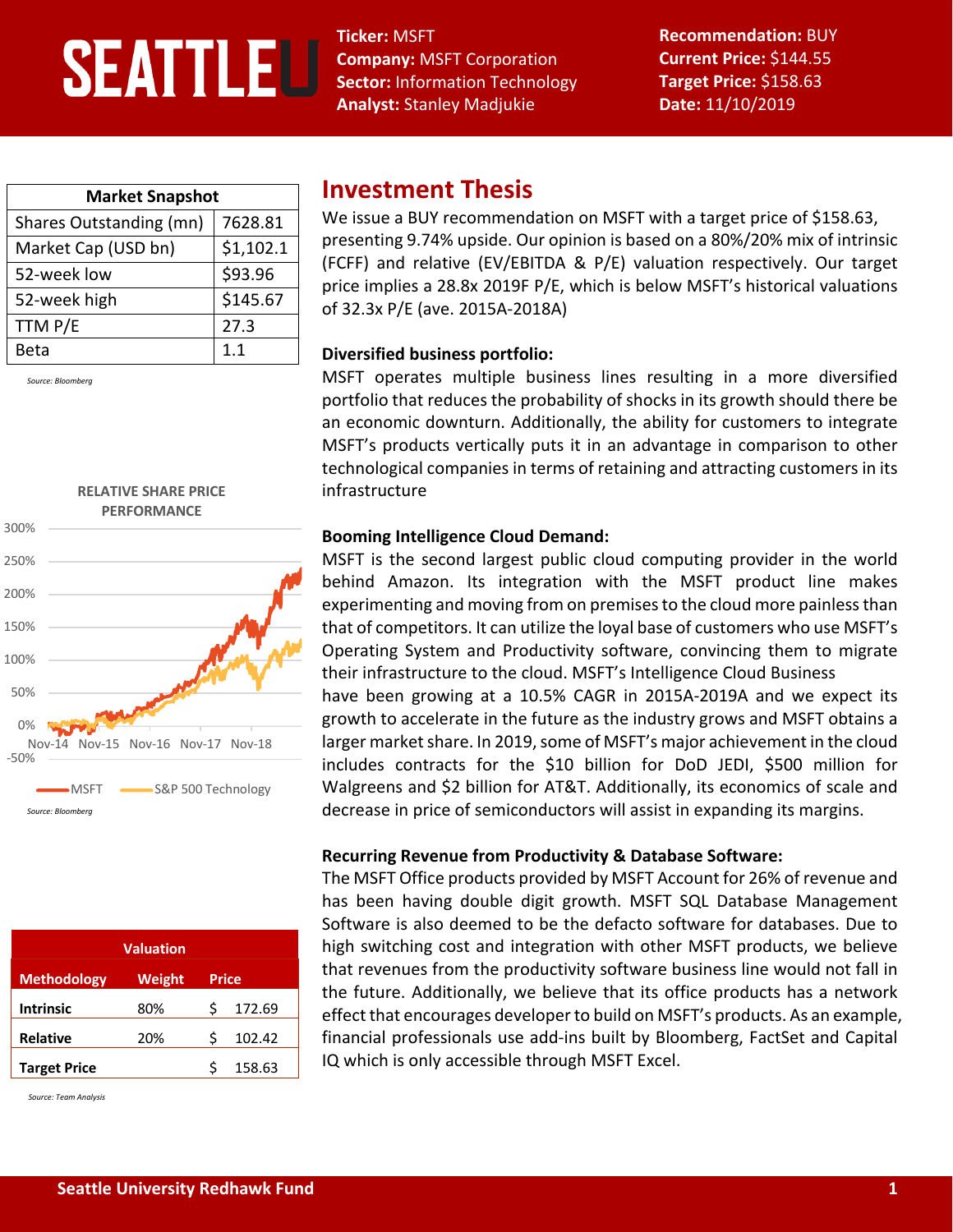

**REVENUE BY SEGMENT**

- **More Personal Computing**
- **Productivity and Business Processes**
- **Intelligent Cloud**

*Source: Company Data*



# **REVENUE CAGR BY SEGMENT**



## **Business Description**

MSFT Corporation is a technology company that was founded in 1975 in Redmond, WA with the mission to empower every person and every organization on the planet to achieve more. Its platform and tools mainly drive small business productivity, large business competitiveness, and public-sector efficiency. This is achieved through the various product lines that MSFT offer such as Productivity and Business Processes, Intelligent Cloud and Personal Computing. Currently, the company has offices in 100 countries globally and employs about 131,000 employees. It provides products and services globally with 51% of its sales in the United States and 49% internationally.

The company started its dominance in the Operating system but has expanded to include other business lines. Over the past few years, MSFT has been accelerating its public cloud growth, acquiring around 40 companies since 2014.

**Productivity and Business Process:** This segment has been growing significantly over the past 5 years as MSFT has introduced new products into its line. This business line consists mainly of its MSFT Office products, LinkedIn and Dynamic Business Solutions. Its Office products has recently experienced a shift to a subscription based model through Office 365 in 2011. Additionally, MSFT has entered the workplace communication space through its \$27 Billion acquisition of Linkedin in 2016 and the launch of MSFT Teams in 2017.

**Intelligent Cloud:** This segment is MSFT's fastest growing business with an average growth rate of 13% over the past 5 years. The products in this business line includes server products & cloud services and Enterprise Services such as MSFT Consulting Services. In late 2018, MSFT announced the acquisition of Github which would fall under its Intelligent Cloud Business Line. Its public cloud segment, MSFT Azure, provides out of the box services through the cloud such as computing, storage, Artificial Intelligence and Machine Learning to IT professionals and enterprises through its data centers globally. Azure revenue is mainly affected by infrastructure-as-aservice and platform-as-a-service consumption-based services, and per userbased services such as Enterprise Mobility + Security. Its public cloud growth has propelled MSFT to own the 2<sup>nd</sup> largest market share in the IaaS market globally at 15%

**More Personal Computing:** This segment consists of products and services geared towards harmonizing the interest of end users, developers and IT professionals across devices. In order to achieve this goal, some of MSFT products include Windows Licensing, Devices, gaming and search. The segment is the slowest growing business line and has been growing at 1.15% CAGR (2015A-2019A)

*Source: Company Data*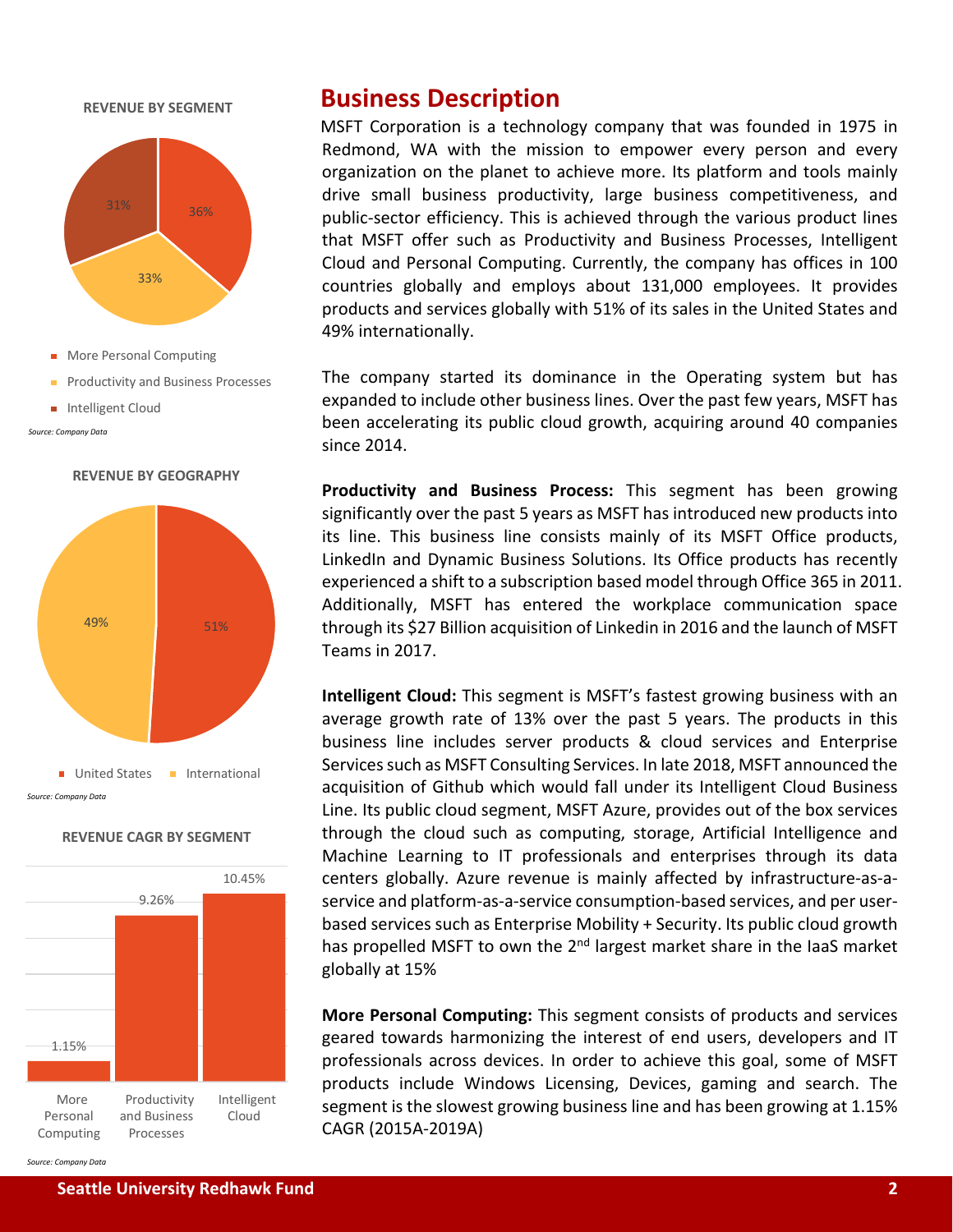#### **ANNUAL SPENDING ON CLOUD IT INFRASTRUCTURE (IN BILLION USD)**





*Source: Statista*

## **Industry Overview**

**Cloud Computing:** The public cloud computing market is currently valued at 146Bn in 2018 with a potential to grow to 331.2 Bn in 2022. Businesses have realized the benefits of moving to the public cloud such as scalability and reduced IT costs such that public cloud spending now comprise 30% of global IT Infrastructure spending, an increase from 15% in 2014. Within the Cloud Computing Industry, Software as a service (SAAS) dominates the landscape accounting for 80% of all Public IT Cloud services revenue in 2018. This SAAS segment of public cloud is an area where MSFT controls 21.7% of the global market share behind VMWare's 38.8%. The Infrastructure As A Service (IAAS) market also shows strong performance by MSFT accounting for 15.5% of the market. Similar to the overall public cloud market, the IAAS market is expected to grow from 88 Bn 2019 to 206Bn in 2027.

Overall, the cloud computing industry is expected to growth exponentially in the near future as 19,509 exabytes of data is expected to flow through public data centers, double that of today. According to a survey by KPMG, 49% and 38% of IT leaders globally plan to make significant investments in SaaS and IaaS respectively over the next 1-3 years. Additionally, 17% of organizations have plans to utilize the public cloud over the next 12 months.

**Operating System & Productivity Software:** The OS & productivity software market has been growing at an annualized growth rate of 6.3% over the past 5 years with a forecasted 2.4% annualized MSFT held 58.3% of the market, significantly more than  $2^{nd}$  place MSFT of 16.2%. The uniqueness of this industry is that it holds a mix of both business-to-business sales and business-to-consumer sales. Therefore, key revenue drivers for corporations includes investment in computing and software technology by companies and per capita disposable income. The slowdown in growth is expected hardware product sales is reaching a mature stage as 97% of household in the US has at least 1 computer. Demand for software products are highly correlated to hardware demand as individuals tend to only update to the latest software when making new hardware purchases.

## **Competitive Positioning**

**Threat of New Entrants:** The emergence of home-made software by entrepreneurs might put MSFT at risk. However, in order to compete with MSFT, a company would require highly specialized labor which might be costly for new entrants into the market. Additionally employees would need to have expertise skills in areas such as security. Disruption in the Operating Systems area is difficult but might emerge in the productivity software space. The concentration of power held by MSFT will be a significant barrier for new entrants as consumers stick with familiarity and seamless integration in software.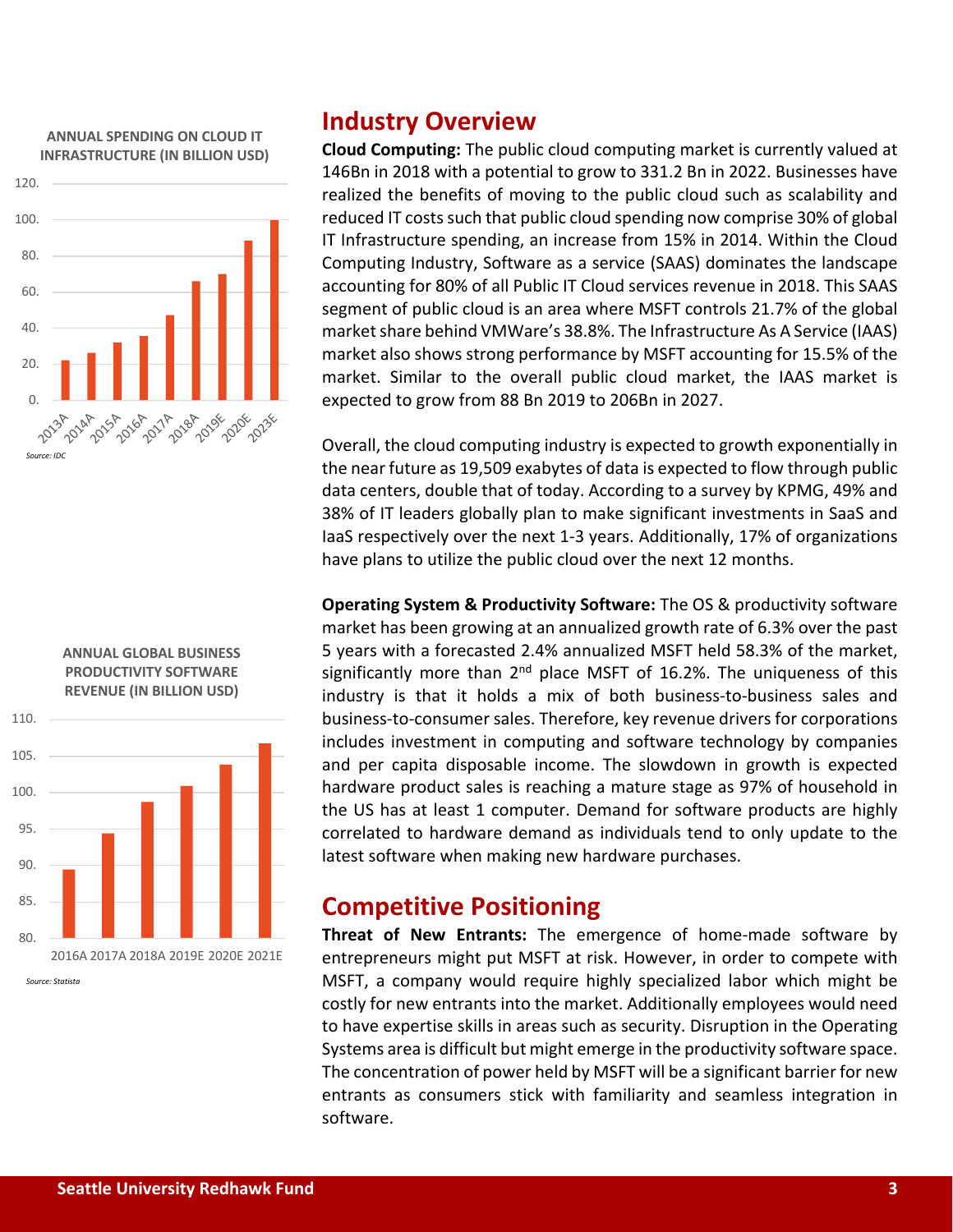#### **PORTER'S FIVE FORCES**



*Source: Team Analysis*







In the cloud space, there is a demand by customers to continuously innovate to stay relevant. Additionally, to ensure global reliance and availability, companies would need to invest heavily in servers and property. Even though computing power is getting cheaper, large economics of scale is needed to ensure minimal costs. Cheaper labor and land outside of the US has resulted in competition from non-US companies but we believe they target customers with lower revenue as reliability and availability is crucial for customers, which can only be provided by cloud providers with large scale operations.

**Bargaining Power of Suppliers:** In the Operating system and productivity area, a majority are self-built in house by employees. 42.5% of revenue is typically spent on wages relative to 26.8% on wages for all industries. The recent decrease in unemployment rate, hitting a 50 year low, might prove difficult to hire Information Technology talent. Additionally, the growing sector of the Technology industry compounds the high demand for technological talent globally. Fortunately, MSFT has an advantage of tapping into talent globally having offices in major technological hub such as Seattle, Boston, Hong Kong, Singapore and Ireland. Additionally, it was ranked by Glassdoor as #34 best places to work in 2018.

Another aspect is the supply of computer chips to power its cloud computing aspect of the business. Prices for semiconductor components have been falling over the past decade due to production efficiency and technological innovation. The costs of semiconductors is expected to fall in the near future.

**Bargaining Power of Buyers:** In the software space, customers have limited power due to the highly concentration power that MSFT has on the Operating System and software industry. Additionally, the high switching costs and knowledge by industry and global talent on MSFT services results in difficulty for business consumers to switch away from MSFT products. In the cloud space, the heating competition between cloud providers still gives customers high bargaining power and MSFT is not considered the cheapest cloud provider as Amazon still dominates the price war for its public cloud computing services.

**Threat of Substitute:** Due to the concentration in the software space on several companies, there is a medium risk of new players in the market. However, there are the emergence of new companies trying to enter the market such as Dropbox, Zoho and Slack. Even with new entrants, we expect a majority of users will stick with the dominants of the industry, MSFT & Apple due to the high switching costs and cost benefits that MSFT products provides.

In the public cloud space, substitutes that have the scale that MSFT has is limited such as Amazon Web Services, Oracle and VMWare. Additionally, MSFT owns the proprietary software that is run on other public computing services such as Windows SQL & MSFT SQL Server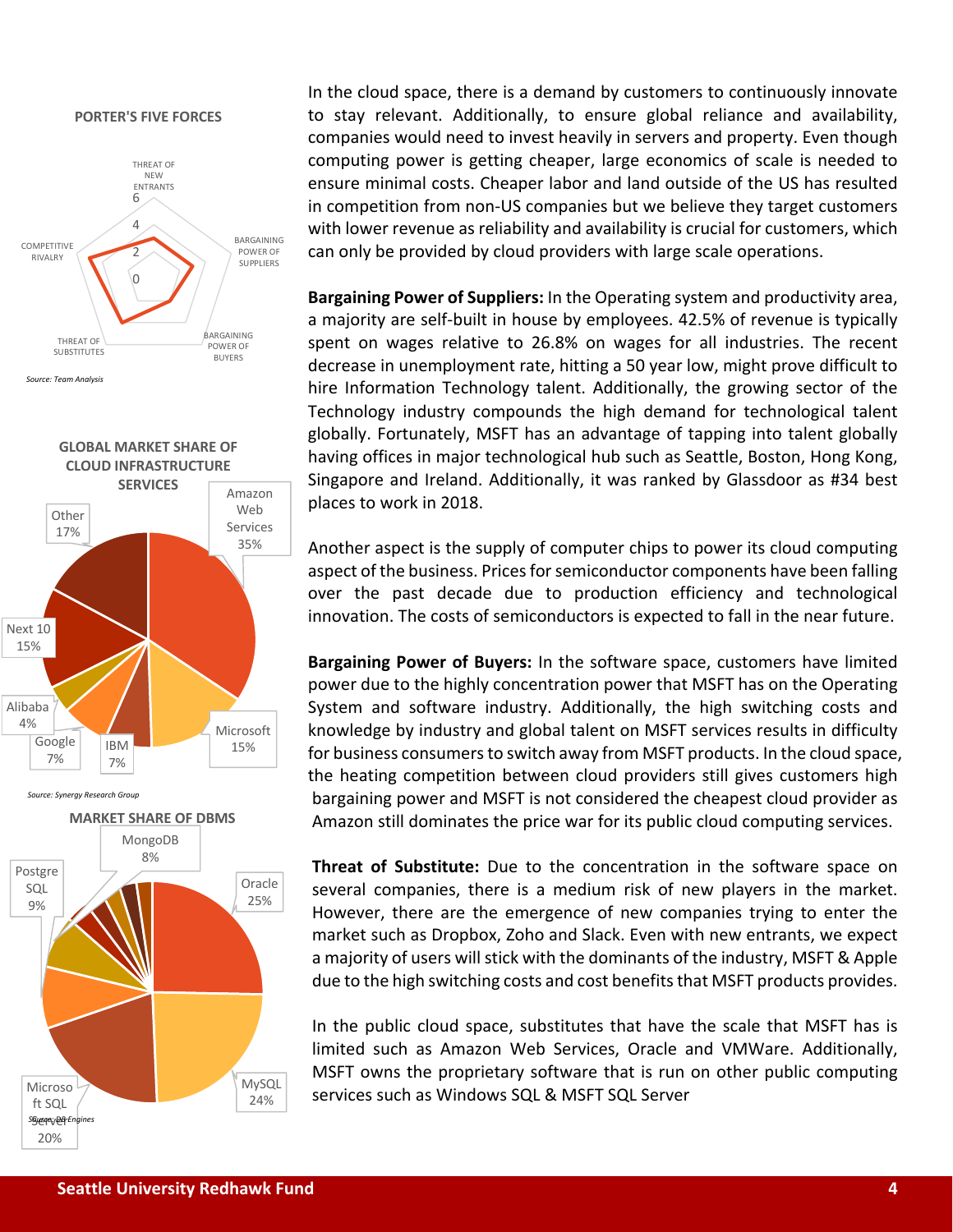

*Source: Stat Counter*

**Competitive Rivalry:** Operating System competition relies heavily on a community developer base that supports its application in the specific operating system. In order to tap a greater customer base, developers tend to create software for operating system's with large user base, namely Windows and Mac OS. This is a self-enforcing mechanism that MSFT has, as they dominate the OS space, more developers will build on its platform and vice versa. On the other hand, productivity software relies less on the stickiness of the product. Additionally, the labor concentration who are familiar with MSFT's system puts MSFT at a competitive edge as businesses have poured resources on its system. Price has become an important factor for consumers as users embrace free productivity software from companies such as Google and Slack resulting in high competition in the productivity area.

In the Cloud space, there is still ongoing competition for market share by the 2 biggest players in the market, Amazon & MSFT. The competitive nature stems from ensuring that the company that innovates new technologies and products would win customers. Similar to the Operating Systems space, there is a stickiness by companies once they have adopted a cloud computing provider. We expect competition to be strong in the cloud space, even coming from smaller companies that targets niche markets. Most recently, MSFT won the \$10 Billion bid for the US government Joint Enterprise Defense Infrastructure (JEDI) project proving MSFT's strength against its competitors.

## **Valuation**

We issue a BUY recommendation for MSFT with a target price of \$158.63, representing an upside of 9.7% from \$144.55 per share on November 4, 2019. Our target price is driven out on the relative valuation model with a target price of \$102.42 and the intrinsic valuation model with a target price of \$172.69. We weighted the intrinsic valuation model at a weight of 80% and absolute valuation model at a weight of 20%. We decided to weight the intrinsic valuation model at a higher percentage due to the multiple business lines and economies of scale that MSFT has that other companies do not have. Additionally, the intrinsic valuation model allowed us to take into account fluctuations in global demand and forecast cyclicality into each cash flow.

**Revenues:** We forecasted MSFT's revenue for each of its segmented as reported by the company. Due to the stagnant nature of geographical sales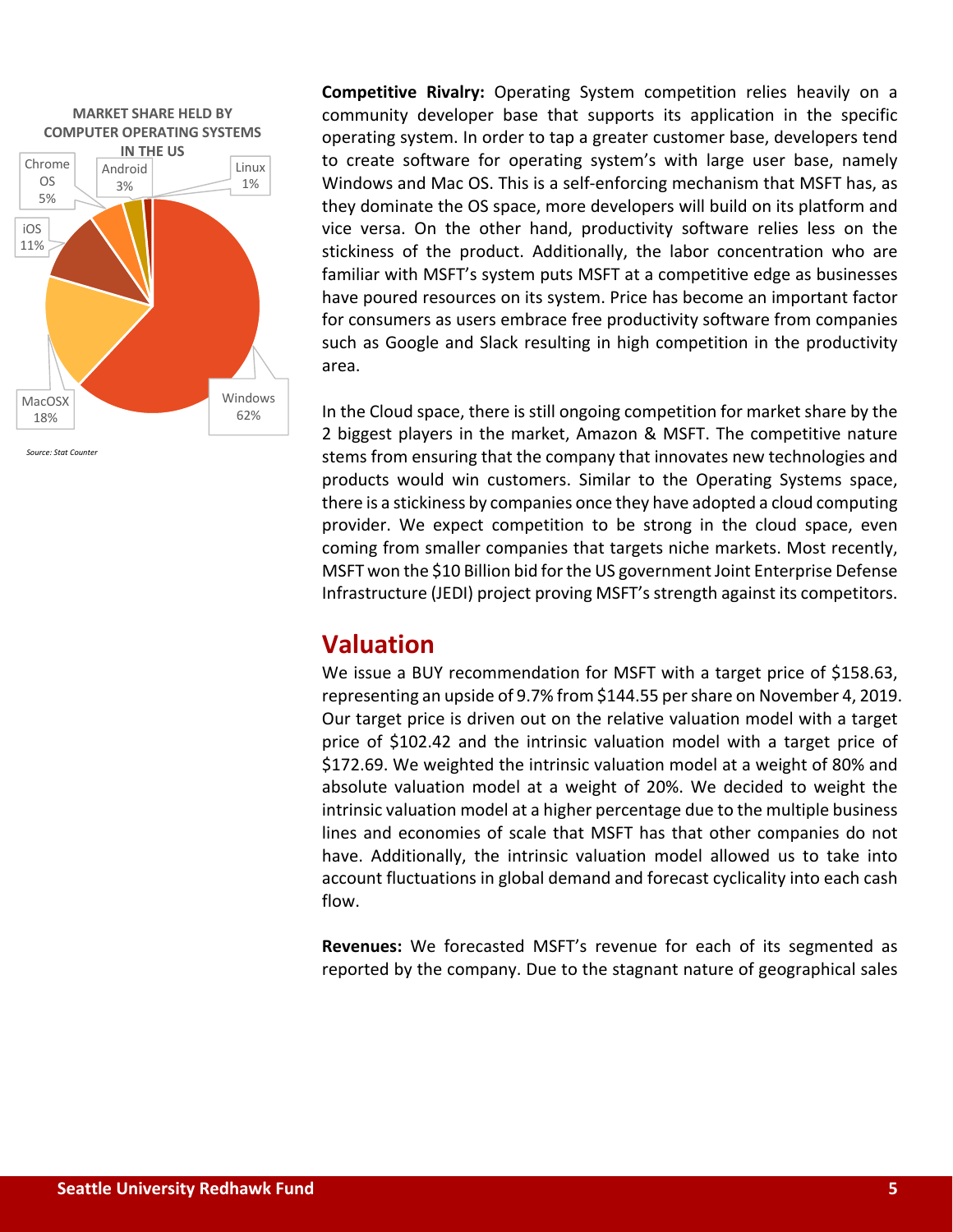





globally, we decided to not forecast revenue on a geographical basis. For each of the business segments, we took into account the growth rate of the industry at large and forecasted an increase/decrease in market acquisition by MSFT. It is crucial that we forecasted any acquisition or lost in market share as several of MSFT's business line has increased its market share. In the cloud space, we believe any acceleration in growth from 2019's 21% will be limited over the next five years as consumers migrate from on-premise to public cloud and start to slow down thereafter.

#### **Margins**

We estimate that MSFT's future margin to increase as limited upkeep is required for software products, except for conducting updates. Additionally, this would be supported by a decrease in needed hardware for its cloud computing business as the cost of semiconductors decrease and its efficiency increase. Even though MSFT's margins dropped in 2015 due to huge investment into its public cloud product, it is evident that the company's margins has accelerated since then and we expect this to happen in the future.

#### **Capital Expenditures:**

We expect MSFT to grow its Capital Expenditure at the pace of its revenue growth rate of around 10% and slowing down as the assets materialize and less Capital Investment is needed to maintain its sales. We expect a ramp in Capex over the next 5 years as it continuously grows its fastest business line, MSFT Azure. Additionally, Capex will to grow as MSFT expands its research on Internet of Things & Virtual Reality products for its business to consumer line.

#### **Taxes:**

MSFT has operations globally in multiple tax jurisdictions and has effective tax rates that fluctuate over the past couple of years. Most recently, the Tax Cuts and Jobs Act of 2017 reduced MSFT's company tax rate to 10.2% in 2019, the lowest in the past 7 years. Due to recent. We decide to increase the effective tax rate gradually over the next 5 years, approaching a 20% effective tax rate in 2025 to maintain a more conservative approach due to the uncertainty of the 2020 US presidential election which could affect the corporation tax rates in the United States.

#### **Terminal Growth Rate:**

Our 3.6% terminal growth rate assumption takes into account the long term growth rate released by McKinsey & company of 2.1% until 2064. Additionally, we added a 1.5% premium to the terminal growth rate as we believe the use of technology is only going to accelerate in the future and MSFT will be in a position to capitalize its multiple product lines to capture any technological demand.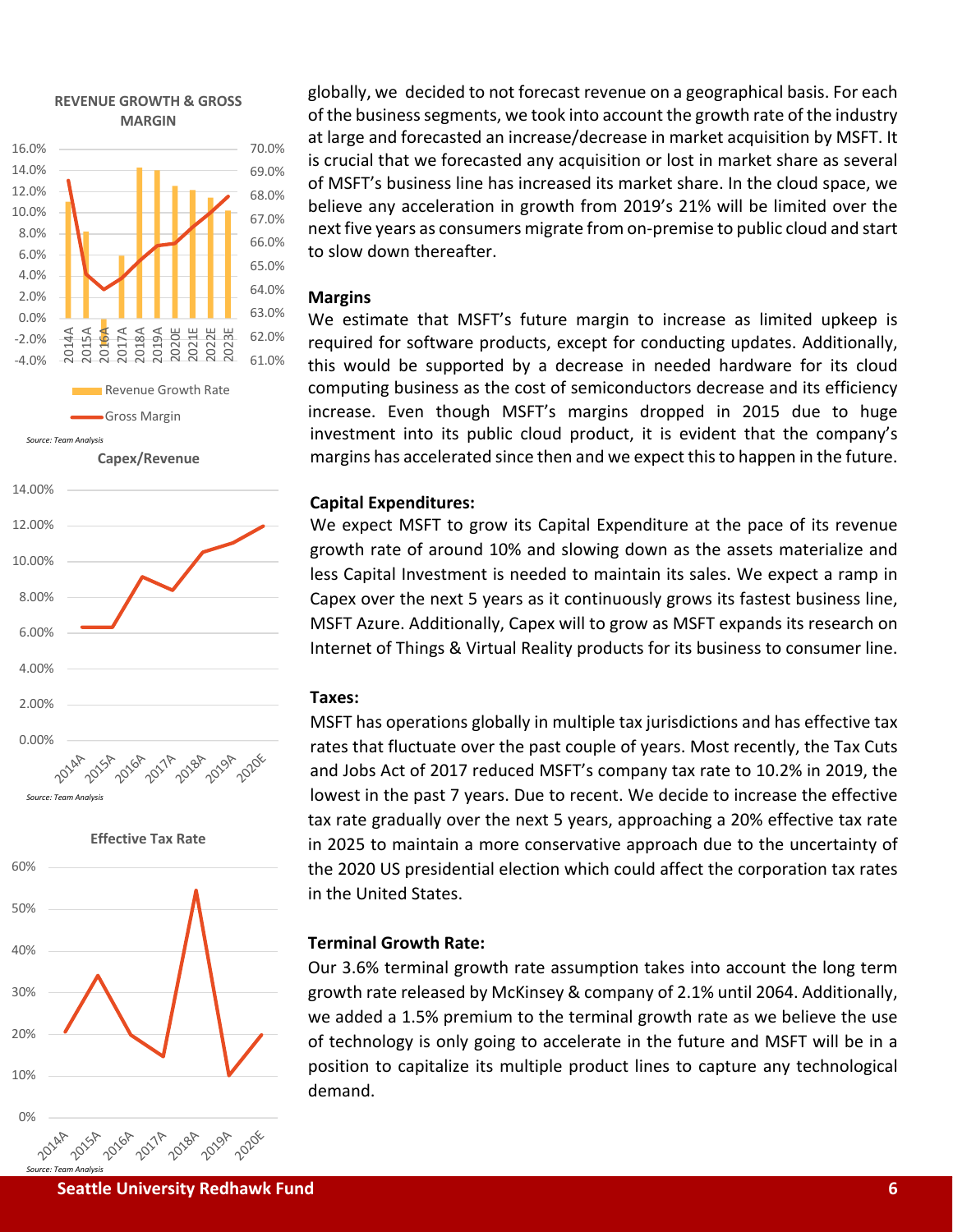#### **WACC:**

We arrived at a WACC of 8.21% for MSFT. A detailed breakdown of our WACC is presented below:

| <b>ASSUMPTION</b>          | <b>RATE</b> | <b>METHODOLOGY</b>                                                            |
|----------------------------|-------------|-------------------------------------------------------------------------------|
| <b>Risk-Free Rate</b>      | 2.53%       | US 30-year Treasury Bond                                                      |
| <b>Equity Risk Premium</b> | 5.47%       | Excess Return of S&P500 over risk-free rate                                   |
| Beta (x)                   | 1.1         | <b>Value Line</b>                                                             |
| <b>Cost of Equity</b>      | 8.55%       | Calculated via CAPM                                                           |
| <b>Cost of Debt</b>        | 3.28%       | Estimated future borrowing rate of MSFT based on AAA Standard & Poor's Rating |
| <b>Tax Rate</b>            | 10.00%      | <b>Effective Tax Rate</b>                                                     |
| <b>WACC</b>                | 8.21%       |                                                                               |

#### **COMPARABLE ANALYSIS**



#### **Relative Valuation:**

We identified 8 peers which have product lines operating in the cloud & productivity and software industry. Due to the different sales mix that MSFT has, we included businesses of different scales to capture new business lines that MSFT plan to enter. We use P/E due to its common use in industries to determine a price and EV/EBITDA due to the high capital intensity nature of the industry

## **Financial Analysis**

#### **Shift in operational mix results in widening margins:**

MSFT's gross margin has been expanding from 64.0% in 2016A to 65.9% in 2019A due to a shift in product mix to its Productivity and Business Process & Intelligence Cloud business which has 15.0% and 22.0% gross margin respectively relative to Personal Computing's gross margin of 9%. We expect this favorable trend to continue which will result in a widening gross margin to 67.3% in 2022E.

#### **Decreasing leverage and strong cash flow generation:**

In 2017, MSFT issued \$600bn worth of bonds to beat any expected raises in interest rates for the year. This has led to an increase in Debt-to-Equity (D/E) ratio of 108% in 2017A to fund its dividend and conduct stock buybacks. However, MSFT also has strong cash flow generation ability with an average of 39.1% CFO to revenue over the past 5 years. This has resulted in MSFT's ability to improve its D/E ratio of 84.5% in 2018A. Even though its D/E is high relative to the industry's 18.6%, we project that MSFT's D/E ratio to continue to decrease in the future due to its strong cash holdings.





- More Personal Computing
- Intelligent Cloud

 Productivity and Business Processes *Source: Company Data, Team Analysis*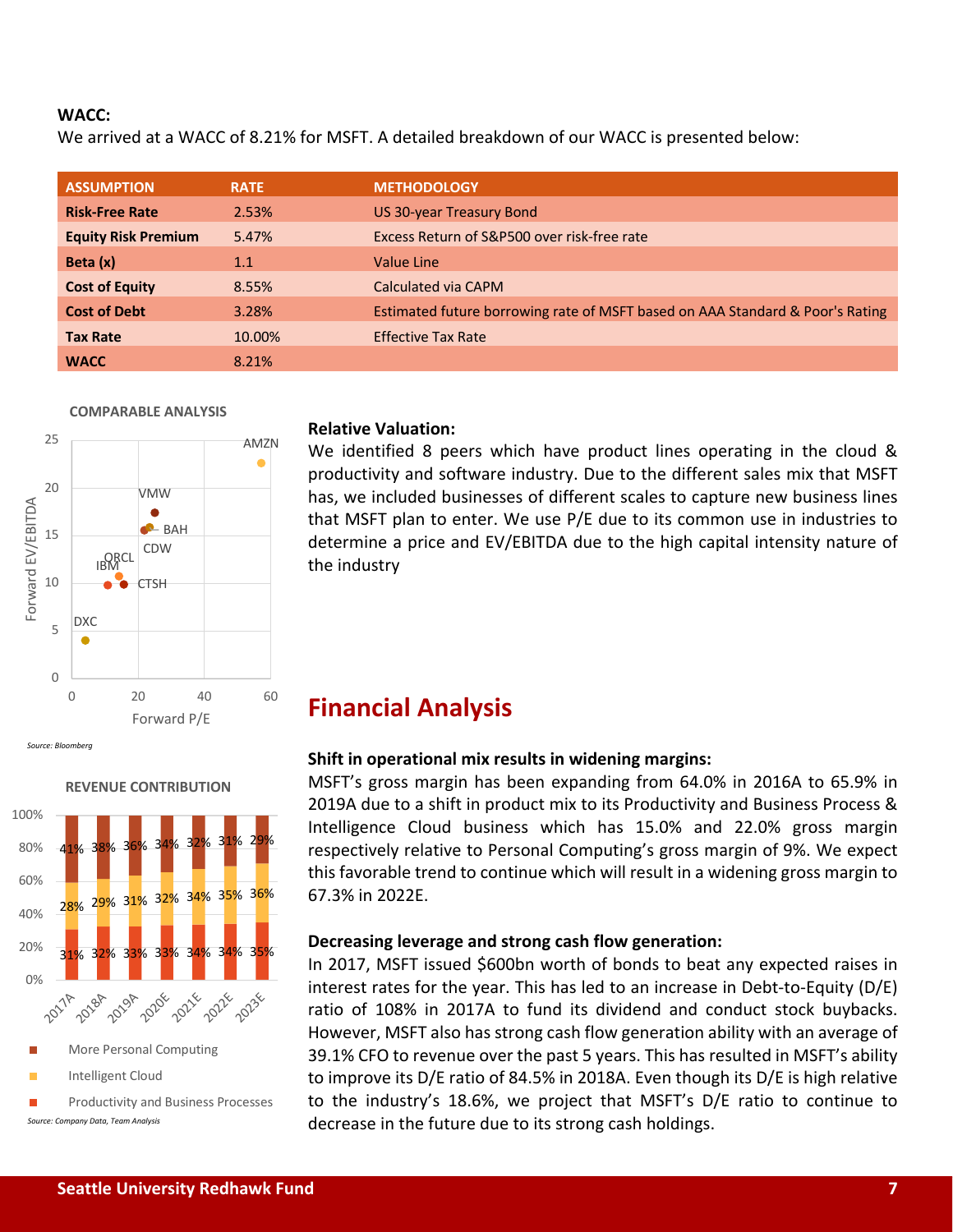

*Source: Company Data*

**GROWTH OF GLOBAL GDP**



**DATA BREACHES AND EXPOSED RECORDS IN THE US**



*Source: Identity Theft Resource Center*

#### **Strong Credit Rating:**

In 2017, Moody's raised MSFT's credit rating to its highest level of Aaa due to its improving liquidity, long track record of financial performance, strong and growing revenue and diversified customer base. This is one level higher than the AA+ credit rating of the United States. Additionally, MSFT has the highest credit rating in the investment grade technology sector

#### **Sustainable Dividends & Share Buyback**

Currently, MSFT pays a dividend yield of 1.4% with a payout ratio of 34.7%, which is relatively low. Additionally. MSFT has been using its strong debt credit rating and cash position to increase its dividend and buyback shares. In 2018A, MSFT bought back \$19.54Bn shares, authorized \$40Bn in additional stock buybacks and increased its dividends by 11% for Q4 2019 in September2019. MSFT has demonstrated a strong ability to provide returns towards its shareholders and its strong balance sheet conforms this trend in the future.

### **Investment Risk**

**Market Risk | Slowdown in global demand** Currently, the global economy is experiencing a global slowdown and economists forecasts a 30% probability of a recession in 2020. We believe the heavy reliance on business investment and household income in the technology industry might possess a risk to the growth of the sector as a whole. However, MSFT's product has become a necessity for the operations of businesses. Even though revenue growth might decline, we do not expect drastic loses in revenue should a recession happen.

#### **Market Risk | Foreign Exchange Risk**

51% of MSFT's revenue is collected outside of the United States, resulting in high exposure to foreign exchange rates outside the control of MSFT. Headwinds in exchange rate could force MSFT to pass on costs to customers or reduce its margin. However, MSFT hedges its revenue streams in non-US currencies including the euro, Japanese Yen, British Pound, Canadian dollar and Australian dollar.

#### **Market Risk | Political Risk**

The 2020 election has proven to be consequential for multiple technology giants. Presidential candidates have been running on the basis of breaking up technological companies such as Amazon, Google and MSFT. However, MSFT's strong corporate governance structure under the leadership of Satya Nadella has ensured that the company stays out of any controversial debates by presidential candidates over the past couple of months.

#### **Operational Risk | Data Security Risk**

As MSFT expands its cloud offering, multiple companies have been hit by security breaches. Even though MSFT provides customer with the tools to best protect their data online, any misconfiguration by customers on the public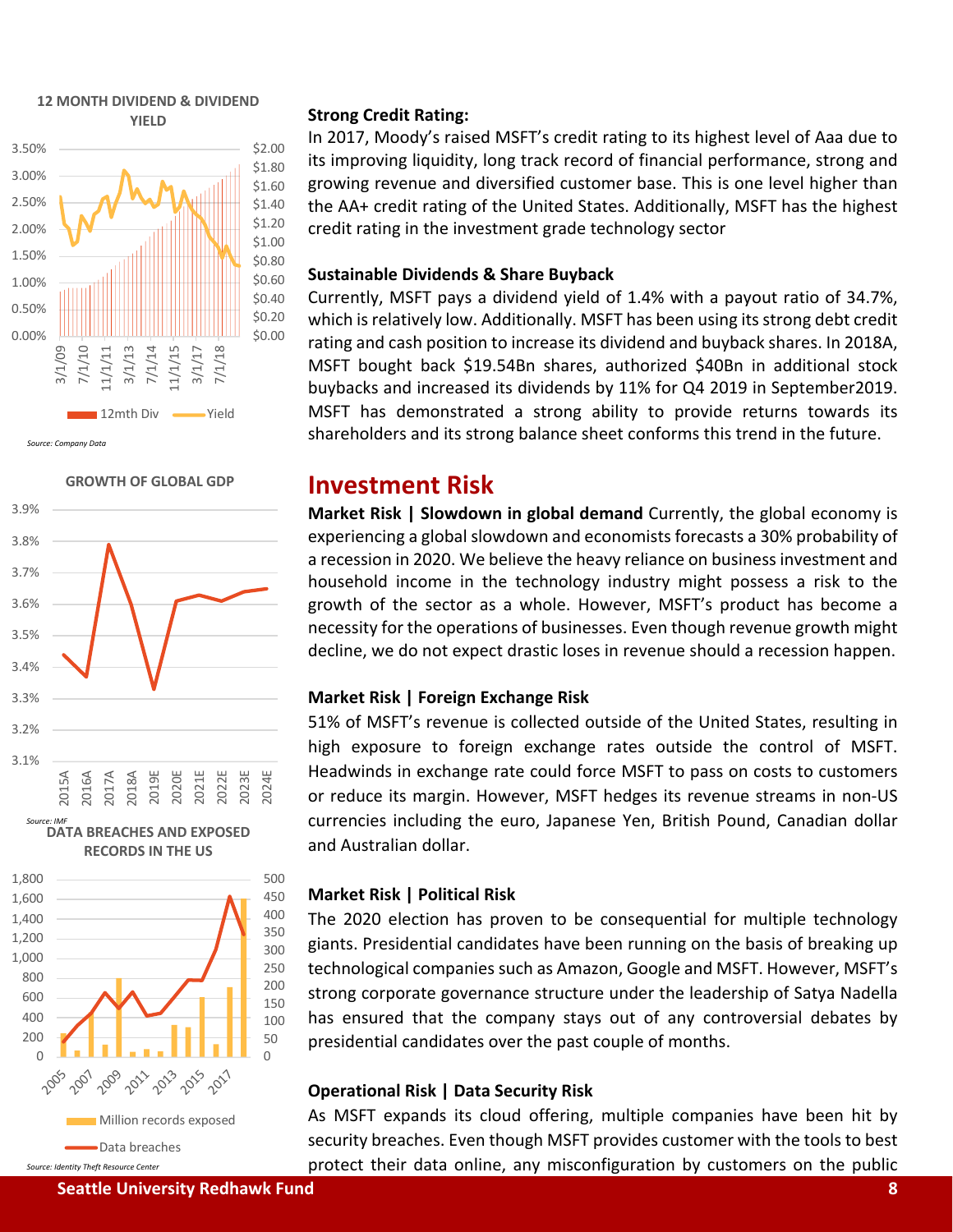cloud might negatively affect's MSFT's reputation in the cloud computing industry. Additionally, security risks are also evident in other MSFT products such as Linkedin & Xbox where customer data might be mis-accessed.

#### **Operational Risk | Misuse of personal data**

As the company shares advertisement through Linkedin, Microsoft Advertising, MSN and Xbox Live, advertisers might misuse customer's data to target specific users. Additionally, misinformation by advertisers that is not detected by MSFT and shared on its platform could result in reputation damage. The company might face increased regulatory scrutiny and liability should it occur and affect the overall company margins.

#### **Operational Risk | Natural Disasters & Geopolitical events**

As MSFT provides cloud based services, any natural disasters and geopolitical event outside of MSFT's control could disrupt its data center operations worldwide. Changes in global climate could result in increased seismic activity and flooding that could destroy data centers and cause outages resulting in lost customer trust on MSFT's cloud system.

## **Environmental, Social and Corporate Governance Environmental:**

In 2009, MSFT pledged to reduce operational carbon operational emissions by 75% by 2030. MSFT is investing heavily in ensuring that its data centers and is currently powering 60% of its data centers on renewable energy with a target of 70% of data centers in the next 4 years. Additionally, it is currently building 17 new buildings in its Redmon, WA campus, each of which will run on carbon-free electricity.

In regards to its products, it also pushes on packaging and hardware sustainability. Currently, it has exceeded it 2020 target for packaging recyclability of 80% by 7.6 percentage points. Additionally, it has become the first company to certify carbon neutral gaming consoles through its Xbox line of products.

#### **Social:**

MSFT has been releasing annual sustainability reports that uses the United Nations' approved disclosures for reporting on human rights and progress defined by the UN Global Compact. Additionally, The Human Rights Campaign gave MSFT 100 in 2018 & 2019 on its Corporate Equality Index and Thomson Reuters ranked MSFT 16<sup>th</sup> on its Diversity and Inclusion Index. Even though the cores look positive, MSFT has received gender discrimination and unequal pay lawsuits. In order to ensure improved representation and better retention strategies, executive compensation are tied to internal diversity and inclusion goals.



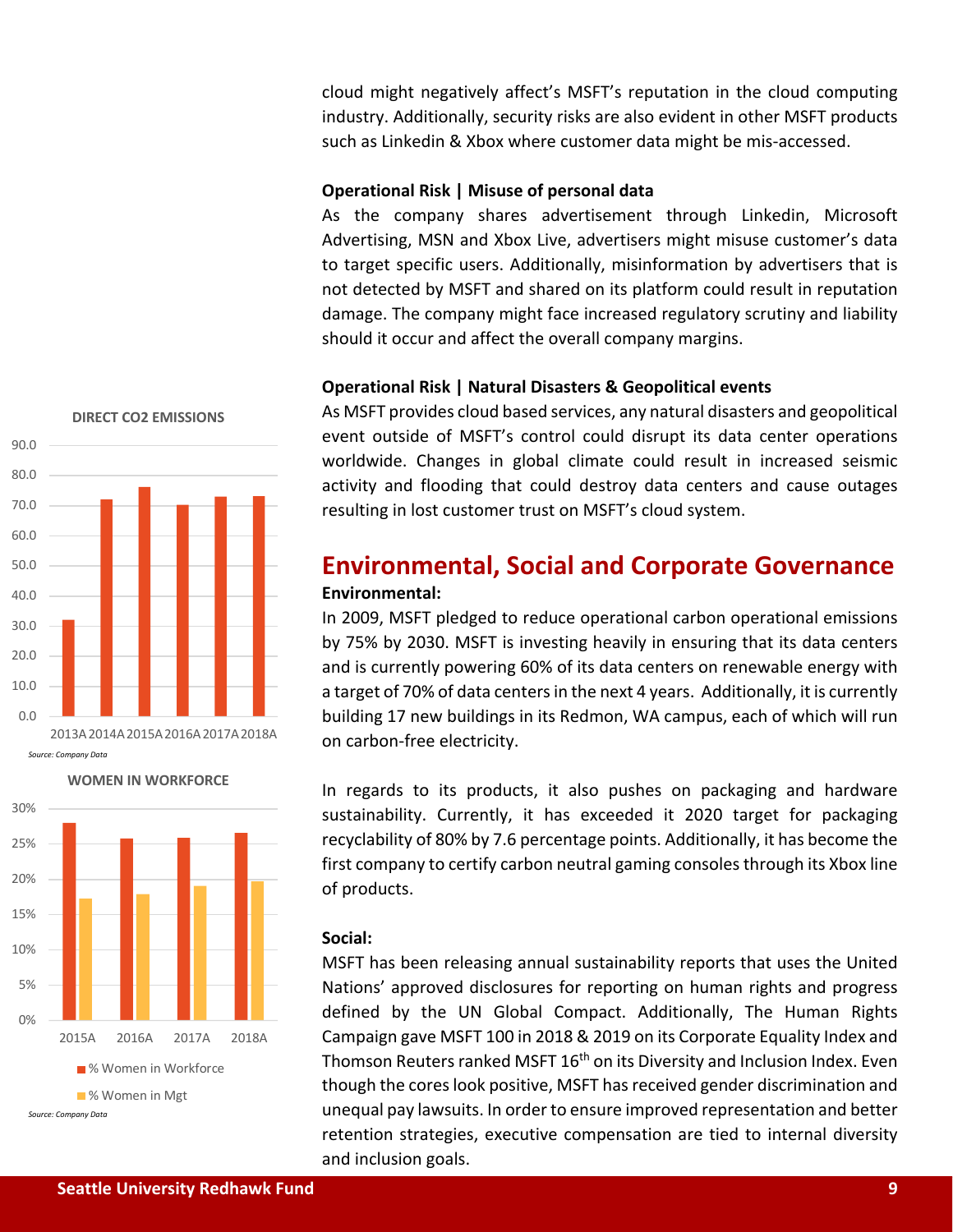#### **Corporate Governance:**

Since Satya Nadella took over as Chief Executive Officer of MSFT in 2016, he has expanded the board size from 11 to 14 and increased the number of nonexecutive directors from 88.9% in 2014 to 92.9% in 2019. Additionally, the Chairman of the board and Chief Executive Officer role are separated as John W. Thompson is currently the Chairman. The large amount of non-executive directors and non-CEO duality gives our team confidence that the board of directors will put the executive team accountable should there be any issues in the operations of the company. All of the Board of Directors have experience in the Information Technology industry, but they also bring in experience from other industries such as retail and financials. We believe this is beneficial for the company as it operates multiple business lines and has continuously been looking to further enter new industries. Additionally, there has been an increase in female directors on the board from 20% in 2015 to 28.6% in 2019. We believe that an increase of female directors is crucial to ensure representation of diverse investors on the board. The percentage of female directors is in line with that of the percent of S&P 500 board members who are woman at 27%.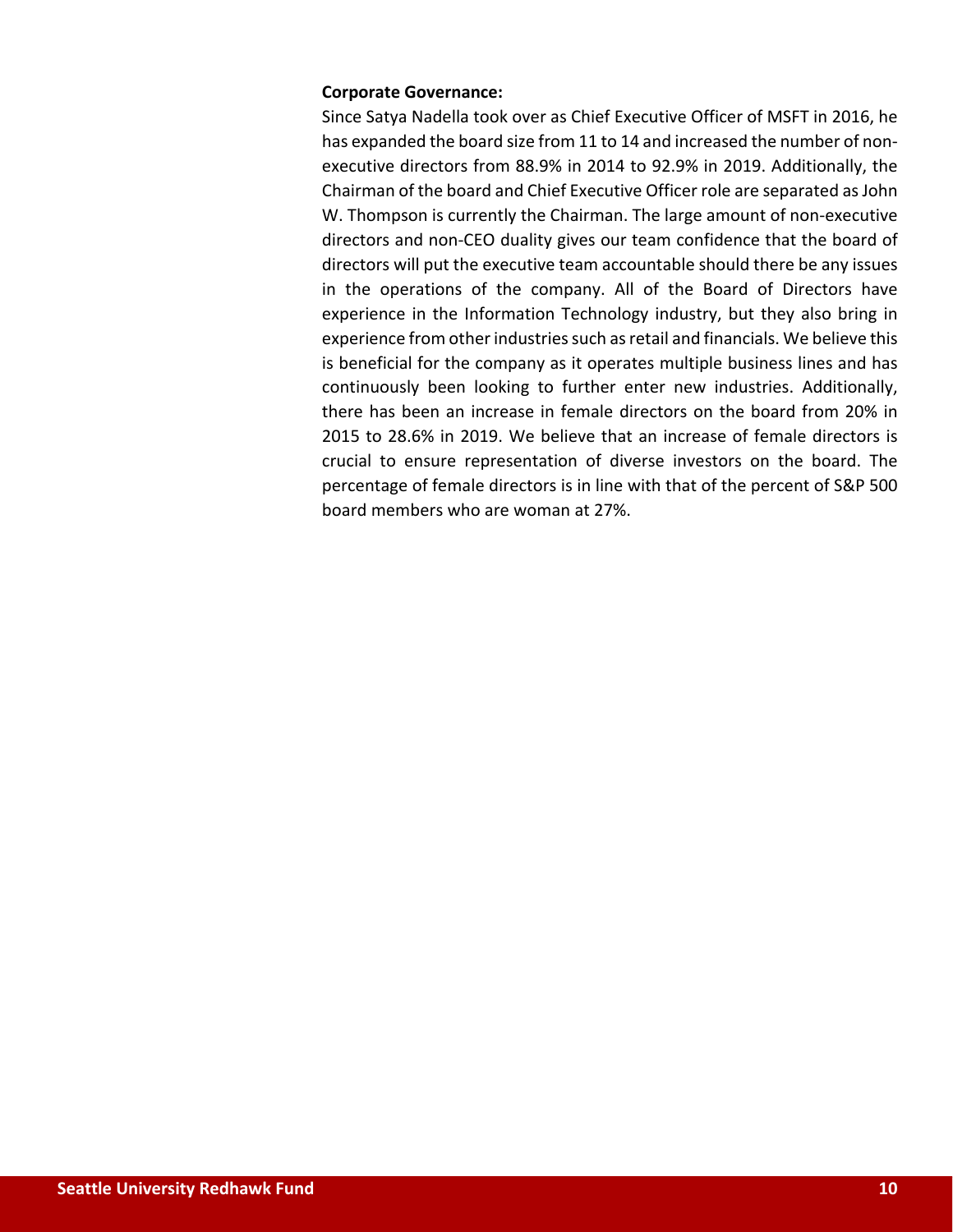## **APPENDIX 1: FINANCIAL RATIOS**

|                            | 2015A  | 2016A    | 2017A   | 2018A   | 2019A  | 2020E  | 2021   | 2022E  | 2023E  | 2024E  | 2025E  | 2026   | 2027   | 2028   | 2029   | 2030   |
|----------------------------|--------|----------|---------|---------|--------|--------|--------|--------|--------|--------|--------|--------|--------|--------|--------|--------|
| <b>Gross Margin</b>        | 64.70% | 64.04%   | 64.52%  | 65.25%  | 65.90% | 66.00% | 66.70% | 67.30% | 68.00% | 68.70% | 69.00% | 69.20% | 69.25% | 69.30% | 69.35% | 69.35% |
| <b>Operating Margin</b>    | 30.09% | 29.83%   | 30.37%  | 31.77%  | 34.14% | 32.96% | 34.86% | 35.66% | 36.66% | 35.43% | 35.73% | 35.93% | 35.98% | 36.03% | 36.08% | 36.08% |
| <b>Interest Burden</b>     | 95.95% | 95.38%   | 93.08%  | 93.03%  | 94.21% | 95.27% | 96.40% | 96.45% | 96.51% | 96.33% | 96.32% | 96.29% | 96.24% | 96.23% | 96.23% | 96.22% |
| <b>Tax Burden</b>          | 43.30% | 75.54%   | 86.90%  | 47.27%  | 91.34% | 82.18% | 83.02% | 83.01% | 82.99% | 82.92% | 82.88% | 82.85% | 82.80% | 82.80% | 82.79% | 82.78% |
| <b>Net Margin</b>          | 13.03% | 22.53%   | 26.39%  | 15.02%  | 31.18% | 27.08% | 28.94% | 29.60% | 30.42% | 29.38% | 29.61% | 29.77% | 29.79% | 29.83% | 29.87% | 29.87% |
| <b>Asset Turnover</b>      | 53.96% | 48.31%   | 42.62%  | 43.35%  | 46.15% | 49.25% | 49.74% | 47.75% | 47.37% | 46.86% | 46.43% | 46.03% | 45.53% | 45.38% | 45.31% | 45.25% |
|                            |        |          |         |         |        |        |        |        |        |        |        |        |        |        |        |        |
| <b>Return on Assets</b>    | 6.99%  | 10.12%   | 10.18%  | 6.40%   | 13.69% | 13.29% | 13.13% | 13.39% | 13.72% | 13.21% | 13.28% | 13.30% | 13.27% | 13.29% | 13.30% | 13.30% |
| <b>Financial Leverage</b>  | 2.18   | 2.44     | 2.85    | 3.13    | 2.80   | 2.59   | 2.30   | 2.29   | 2.28   | 2.27   | 2.25   | 2.24   | 2.23   | 2.23   | 2.23   | 2.23   |
| <b>Return on Equity</b>    | 15.23% | 24.72%   | 29.06%  | 20.03%  | 38.35% | 34.37% | 30.21% | 30.66% | 31.26% | 29.93% | 29.94% | 29.86% | 29.65% | 29.68% | 29.72% | 29.71% |
| <b>Revenue Growth Rate</b> | 8.25%  | $-2.59%$ | 5.94%   | 14.28%  | 14.03% | 12.53% | 12.15% | 11.44% | 10.21% | 8.40%  | 7.02%  | 5.82%  | 4.20%  | 3.87%  | 3.54%  | 3.23%  |
| <b>Current Ratio</b>       | 2.47   | 2.68     | 2.92    | 2.90    | 2.53   | 2.63   | 2.64   | 2.65   | 2.66   | 2.67   | 2.67   | 2.67   | 2.67   | 2.67   | 2.67   | 2.67   |
| <b>Quick Ratio</b>         | 2.41   | 2.64     | 2.88    | 2.86    | 2.50   | 2.58   | 2.60   | 2.61   | 2.62   | 2.62   | 2.63   | 2.63   | 2.63   | 2.63   | 2.63   | 2.63   |
| Debt/Equity                | 44.07% | 69.46%   | 108.91% | 105.79% | 84.49% | 69.81% | 57.42% | 56.97% | 56.51% | 56.04% | 55.61% | 55.17% | 54.73% | 54.73% | 54.72% | 54.72% |
| <b>Net Debt/Equity</b>     | 37.08% | 61.63%   | 100.17% | 91.35%  | 73.39% | 59.73% | 49.13% | 48.75% | 48.36% | 47.96% | 47.58% | 47.21% | 46.83% | 46.83% | 46.83% | 46.83% |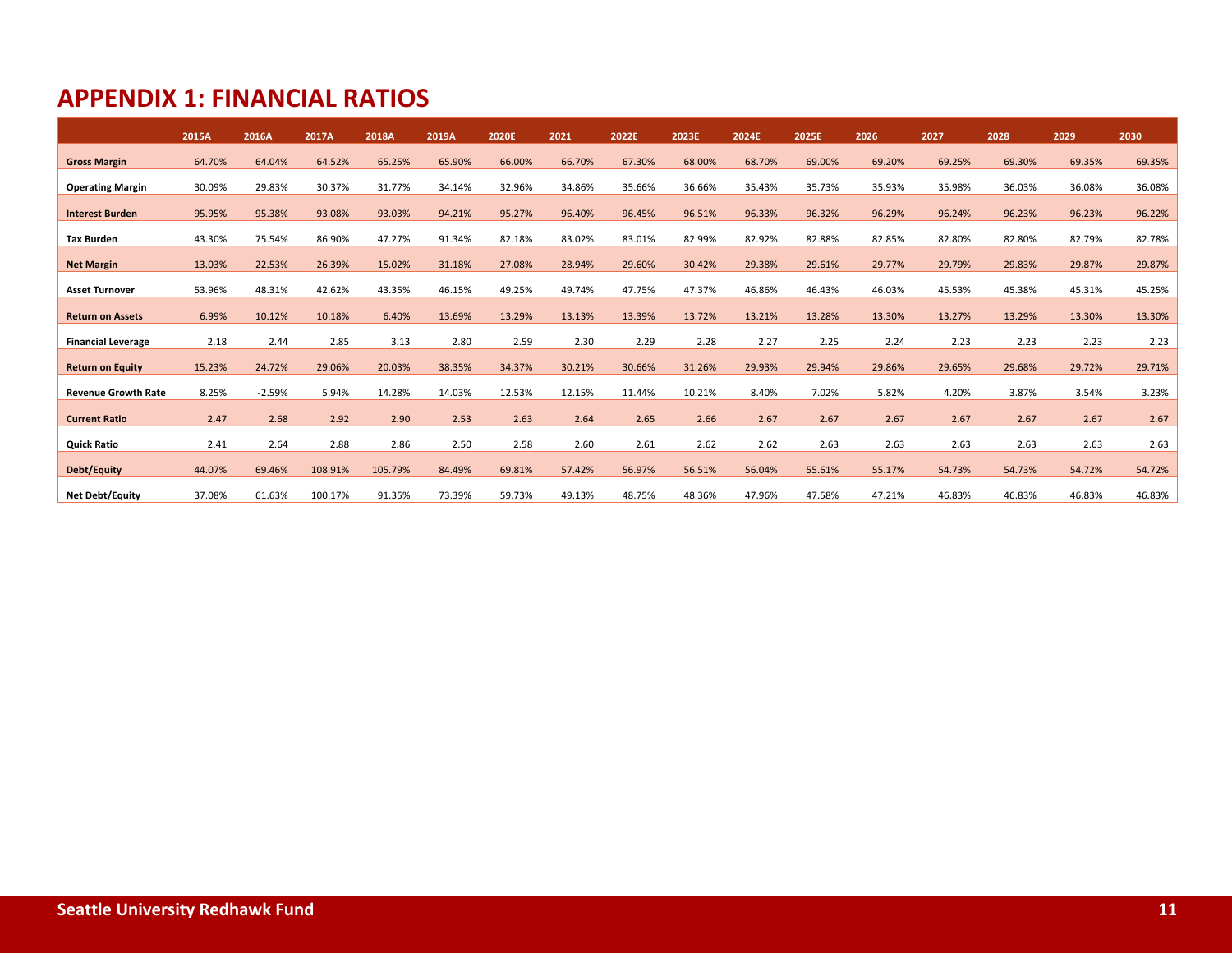# **APPENDIX 2: INCOME STATEMENT**

| In Millions of USD except Per Share        | 2018A      | 2019A      | 2020E      | 2021E      | 2022E      | 2023E      | 2024E      | 2025E      | 2026A      | 2027A      | 2028A      | 2029A      | 2030A      |
|--------------------------------------------|------------|------------|------------|------------|------------|------------|------------|------------|------------|------------|------------|------------|------------|
| Revenue                                    | 110,360.0  | 125,843.0  | 141,606.8  | 158,809.0  | 176,974.2  | 195,037.4  | 211,412.8  | 226,245.5  | 239,408.0  | 249,468.6  | 259,117.9  | 268,291.8  | 276,948.9  |
| + Sales & Services Revenue                 | 110,360.0  | 125,843.0  | 141,606.8  | 158,809.0  | 176,974.2  | 195,037.4  | 211,412.8  | 226,245.5  | 239,408.0  | 249,468.6  | 259,117.9  | 268,291.8  | 276,948.9  |
| <b>Productivity and Business Processes</b> | 35,865.0   | 41,160.0   | 47,334.0   | 53,960.8   | 60,975.7   | 68,292.7   | 75,122.0   | 81,131.8   | 85,999.7   | 89,439.7   | 92,122.9   | 93,965.3   | 94,905.0   |
| Intelligent Cloud                          | 32,219.0   | 38,985.0   | 45,832.9   | 53,502.0   | 61,828.2   | 69,865.8   | 76,852.4   | 83,000.6   | 88,810.7   | 94,139.3   | 99,787.7   | 105,774.9  | 112,121.4  |
| <b>More Personal Computing</b>             | 42,276.0   | 45,698.0   | 48,439.9   | 51,346.3   | 54,170.3   | 56,878.8   | 59,438.4   | 62,113.1   | 64,597.6   | 65,889.6   | 67,207.4   | 68,551.5   | 69,922.6   |
| - Cost of Revenue                          | 38,353.0   | 42,910.0   | 48,146.3   | 52,883.4   | 57,870.5   | 62,412.0   | 66,172.2   | 70,136.1   | 73,737.7   | 76,711.6   | 79,549.2   | 82,231.4   | 84,884.8   |
| <b>Gross Profit</b>                        | 72,007.0   | 82,933.0   | 93,460.5   | 105,925.6  | 119,103.6  | 132,625.4  | 145,240.6  | 156,109.4  | 165,670.3  | 172,757.0  | 179,568.7  | 186,060.3  | 192,064.1  |
| - Operating Expenses                       | 36,949.0   | 39,974.0   | 46,792.0   | 50,570.5   | 56,001.0   | 61,131.8   | 70,339.0   | 75,274.0   | 79,653.3   | 83,000.5   | 86,211.0   | 89,263.2   | 92,143.5   |
| + Selling, General & Admin                 | 22,223.0   | 23,098.0   | 27,896.5   | 29,379.7   | 32,386.3   | 35,106.7   | 42,128.9   | 45,084.7   | 47,707.6   | 49,712.4   | 51,635.3   | 53,463.4   | 55,188.5   |
| + Selling & Marketing                      | 17,469.0   | 18,213.0   | 22,657.1   | 23,821.4   | 26,546.1   | 29,255.6   | 31,711.9   | 33,936.8   | 35,911.2   | 37,420.3   | 38,867.7   | 40,243.8   | 41,542.3   |
| + General & Administrative                 | 4,754.0    | 4,885.0    | 5,239.5    | 5,558.3    | 5,840.1    | 5,851.1    | 10,417.0   | 11,147.9   | 11,796.4   | 12,292.2   | 12,767.6   | 13,219.6   | 13,646.2   |
| + Research & Development                   | 14,726.0   | 16,876.0   | 18,895.5   | 21,190.8   | 23,614.7   | 26,025.0   | 28,210.1   | 30,189.3   | 31,945.6   | 33,288.1   | 34,575.7   | 35,799.8   | 36,955.0   |
| <b>Operating Income (Loss)</b>             | 35,058.0   | 42,959.0   | 46,668.5   | 55,355.1   | 63,102.6   | 71,493.7   | 74,901.6   | 80,835.4   | 86,017.0   | 89,756.4   | 93,357.7   | 96,797.2   | 99,920.6   |
| - Non-Operating (Income) Loss              | 983.0      | $-81.0$    | 1,524.1    | 1,206.5    | 1,359.0    | 1,526.1    | 1,700.7    | 1,859.0    | 2,003.9    | 2,141.1    | 2,235.6    | 2,326.6    | 2,413.4    |
| + Interest Expense, Net                    | 2,733.0    | 2,686.0    | 2,279.3    | 2,053.4    | 2,302.8    | 2,566.2    | 2,828.1    | 3,065.6    | 3,280.7    | 3,471.5    | 3,617.4    | 3,757.3    | 3,890.3    |
| Other Gain/Loss                            | $-1,750.0$ | $-2,767.0$ | $-755.2$   | $-846.9$   | $-943.8$   | $-1,040.1$ | $-1,127.4$ | $-1,206.5$ | $-1,276.7$ | $-1,330.4$ | $-1,381.8$ | $-1,430.8$ | $-1,476.9$ |
| Pretax Income (Loss), Adjusted             | 34,075.0   | 43,040.0   | 45,144.4   | 54,148.6   | 61,743.6   | 69,967.6   | 73,200.9   | 78,976.4   | 84,013.1   | 87,615.3   | 91,122.2   | 94,470.6   | 97,507.2   |
| - Abnormal Losses (Gains)                  | $-2,399.0$ | $-648.0$   | $-729.2$   | $-817.8$   | $-911.3$   | $-1,004.3$ | $-1,088.6$ | $-1,165.0$ | $-1,232.8$ | $-1,284.6$ | $-1,334.3$ | $-1,381.5$ | $-1,426.1$ |
| Pretax Income (Loss), GAAP                 | 36,474.0   | 43,688.0   | 45,873.6   | 54,966.4   | 62,654.9   | 70,971.9   | 74,289.5   | 80,141.4   | 85,245.9   | 88,899.9   | 92,456.5   | 95,852.1   | 98,933.3   |
| - Income Tax Expense (Benefit)             | 19,903.0   | 4,448.0    | 7,522.0    | 9,013.0    | 10,273.7   | 11,637.4   | 12,181.4   | 13,141.0   | 13,978.0   | 14,577.1   | 15,160.3   | 15,717.1   | 16,222.3   |
| + Current Income Tax                       | 25,046.0   | 10,911.0   | 10,020.6   | 12,006.9   | 13,686.3   | 15,503.1   | 16,227.8   | 17,506.1   | 18,621.1   | 19,419.3   | 20,196.2   | 20,937.9   | 21,611.0   |
| + Deferred Income Tax                      | $-5,143.0$ | $-6,463.0$ | $-2,498.6$ | $-2,993.9$ | $-3,412.7$ | $-3,865.7$ | $-4,046.4$ | $-4,365.1$ | $-4,643.1$ | $-4,842.2$ | $-5,035.9$ | $-5,220.8$ | $-5,388.7$ |
| <b>Income (Loss) from Cont Ops</b>         | 16,571.0   | 39,240.0   | 38,351.6   | 45,953.4   | 52,381.2   | 59,334.5   | 62,108.1   | 67,000.4   | 71,267.9   | 74,322.8   | 77,296.2   | 80,135.0   | 82,710.9   |
| Net Income Avail to Common, GAAP           | 16,571.0   | 39,240.0   | 38,351.6   | 45,953.4   | 52,381.2   | 59,334.5   | 62,108.1   | 67,000.4   | 71,267.9   | 74,322.8   | 77,296.2   | 80,135.0   | 82,710.9   |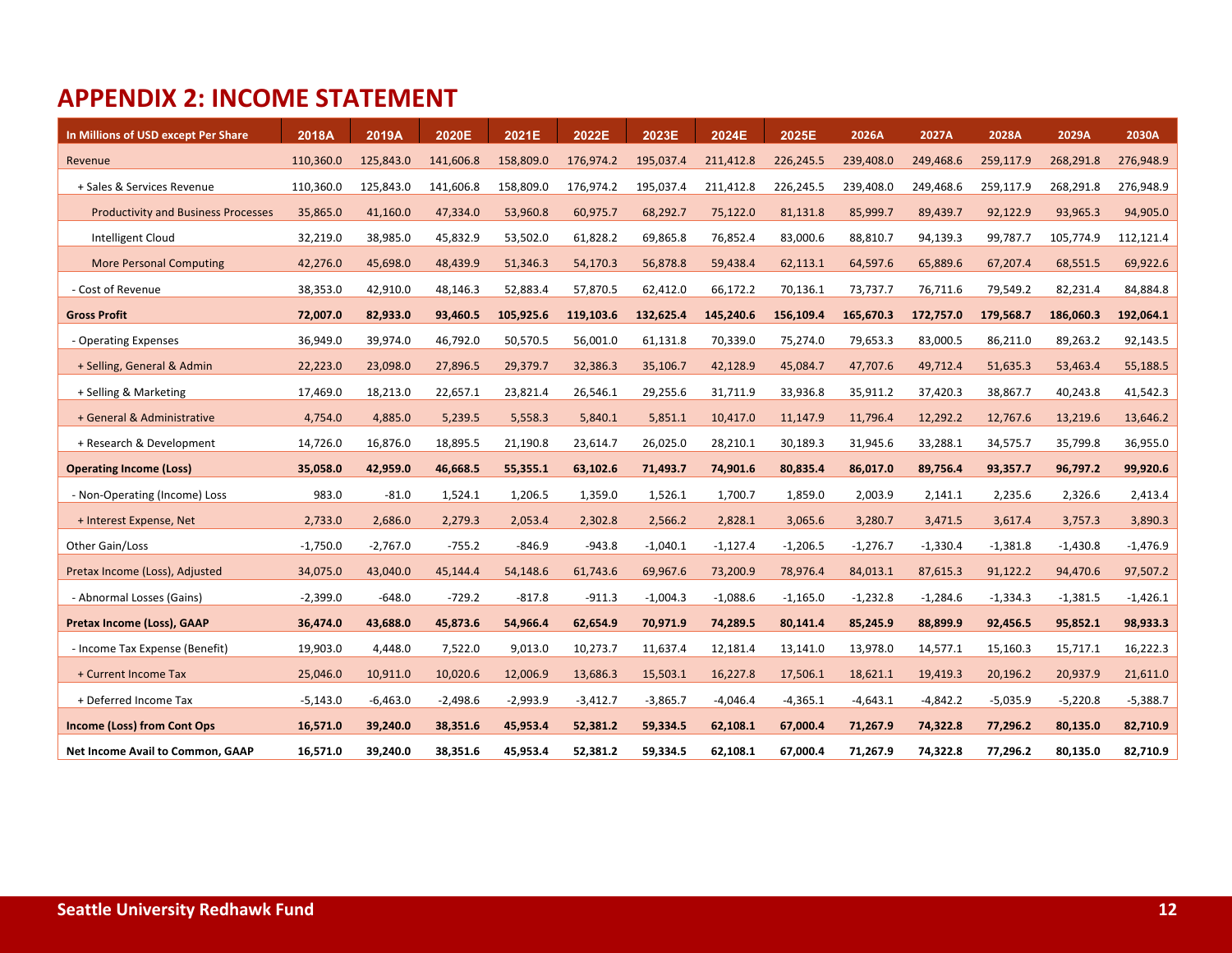## **APPENDIX 3: BALANCE SHEET**

| In Millions of USD except Per Share   | 2018A     | 2019A     | 2020E     | 2021E     | 2022E     | 2023E     | 2024E     | 2025E     | 2026A     | 2027A     | 2028A     | 2029A     | 2030A     |
|---------------------------------------|-----------|-----------|-----------|-----------|-----------|-----------|-----------|-----------|-----------|-----------|-----------|-----------|-----------|
| <b>Total Assets</b>                   |           |           |           |           |           |           |           |           |           |           |           |           |           |
| + Cash, Cash Equivalents & STI        | 133,768.0 | 133,819.0 | 149,040.1 | 167,145.2 | 186,263.9 | 205,275.3 | 222,510.3 | 238,121.6 | 251,975.0 | 262,563.7 | 272,719.5 | 282,375.0 | 291,486.6 |
| + Cash & Cash Equivalents             | 11,946.0  | 11,356.0  | 11,236.6  | 12,601.6  | 14,043.1  | 15,476.4  | 16,775.8  | 17,952.8  | 18,997.2  | 19,795.6  | 20,561.2  | 21,289.2  | 21,976.2  |
| + ST Investments                      | 121,822.0 | 122,463.0 | 137,803.4 | 154,543.6 | 172,220.8 | 189,798.9 | 205,734.5 | 220,168.8 | 232,977.7 | 242,768.1 | 252,158.3 | 261,085.7 | 269,510.4 |
| + Accounts & Notes Receiv             | 26,481.0  | 29,524.0  | 32,057.8  | 35,952.2  | 40,064.5  | 44,153.8  | 47,860.9  | 51,218.8  | 54,198.6  | 56,476.2  | 58,660.7  | 60,737.5  | 62,697.4  |
| + Inventories                         | 2,662.0   | 2,063.0   | 3,341.7   | 3,670.5   | 4,016.7   | 4,331.9   | 4,592.9   | 4,868.0   | 5,118.0   | 5,324.4   | 5,521.3   | 5,707.5   | 5,891.7   |
| + Other ST Assets                     | 6,751.0   | 10,146.0  | 9,131.3   | 10,240.6  | 11,412.0  | 12,576.8  | 13,632.7  | 14,589.2  | 15,437.9  | 16,086.7  | 16,708.9  | 17,300.5  | 17,858.7  |
| <b>Total Current Assets</b>           | 169,662.0 | 175,552.0 | 193,570.9 | 217,008.5 | 241,757.0 | 266,337.7 | 288,596.8 | 308,797.6 | 326,729.6 | 340,451.0 | 353,610.5 | 366,120.5 | 377,934.4 |
| + Property, Plant & Equip, Net        | 36,146.0  | 43,856.0  | 26,900.1  | 56,717.5  | 64,354.2  | 72,236.1  | 79,778.4  | 87,017.5  | 93,885.5  | 99,787.4  | 103,647.2 | 107,316.7 | 110,779.6 |
| + Property, Plant & Equip             | 65,369.0  | 79,186.0  | 49,512.9  | 56,717.5  | 64,354.2  | 72,236.1  | 79,778.4  | 87,017.5  | 93,885.5  | 99,787.4  | 103,647.2 | 107,316.7 | 110,779.6 |
| - Accumulated Depreciation            | 29,223.0  | 35,330.0  | 22,612.8  | 25,903.2  | 29,390.9  | 32,990.6  | 36,435.2  | 39,741.4  | 42,878.0  | 45,573.4  | 47,336.2  | 49,012.1  | 50,593.6  |
| Other LT Assets                       | 53,040.0  | 67,148.0  | 68,057.5  | 76,325.0  | 85,055.4  | 93,736.7  | 101,606.9 | 108,735.6 | 115,061.6 | 119,896.8 | 124,534.4 | 128,943.4 | 133,104.1 |
| <b>Total Noncurrent Assets</b>        | 89,186.0  | 111,004.0 | 94,957.6  | 133,042.5 | 149,409.6 | 165,972.8 | 181,385.3 | 195,753.1 | 208,947.1 | 219,684.2 | 228,181.5 | 236,260.1 | 243,883.7 |
| <b>Total Assets</b>                   | 258,848.0 | 286,556.0 | 288,528.5 | 350,051.0 | 391,166.6 | 432,310.5 | 469,982.1 | 504,550.7 | 535,676.6 | 560,135.2 | 581,792.0 | 602,380.6 | 621,818.1 |
|                                       |           |           |           |           |           |           |           |           |           |           |           |           |           |
| Liabilities & Shareholders' Equity    |           |           |           |           |           |           |           |           |           |           |           |           |           |
| + Payables & Accruals                 | 16,841.0  | 21,877.0  | 20,129.1  | 22,047.7  | 24,329.7  | 26,495.5  | 28,374.1  | 30,213.4  | 31,855.8  | 33,154.8  | 34,404.7  | 35,589.0  | 36,735.7  |
| + Accounts Payable                    | 8,617.0   | 9,382.0   | 10,990.7  | 11,799.2  | 12,908.9  | 13,909.1  | 14,730.8  | 15,612.9  | 16,405.9  | 17,055.7  | 17,682.8  | 18,275.2  | 18,863.1  |
| <b>Other Payable</b>                  | 8,224.0   | 12,495.0  | 9,138.4   | 10,248.5  | 11,420.8  | 12,586.5  | 13,643.2  | 14,600.5  | 15,449.9  | 16,099.1  | 16,721.8  | 17,313.9  | 17,872.5  |
| + ST Debt                             | 5,573.0   | 7,348.0   | 8,268.5   | 9,272.9   | 10,333.6  | 11,388.3  | 12,344.4  | 13,210.5  | 13,979.1  | 14,566.5  | 15,129.9  | 15,665.6  | 16,171.1  |
| + Other ST Liabilities                | 36,074.0  | 40,195.0  | 45,230.1  | 50,724.5  | 56,526.6  | 62,296.1  | 67,526.5  | 72,264.2  | 76,468.3  | 79,681.7  | 82,763.8  | 85,694.0  | 88,459.1  |
| <b>Total Current Liabilities</b>      | 58,488.0  | 69,420.0  | 73,627.6  | 82,045.2  | 91,189.9  | 100,179.9 | 108,245.0 | 115,688.0 | 122,303.2 | 127,403.1 | 132,298.4 | 136,948.6 | 141,365.9 |
| + LT Debt                             | 81,935.0  | 79,107.0  | 69,618.1  | 78,075.2  | 87,005.7  | 95,886.2  | 103,936.8 | 111,229.0 | 117,700.0 | 122,646.1 | 127,390.0 | 131,900.2 | 136,156.3 |
| + Other LT Liabilities                | 35,707.0  | 35,699.0  | 33,705.5  | 37,800.0  | 42,123.7  | 46,423.1  | 50,320.9  | 53,851.4  | 56,984.3  | 59,378.9  | 61,675.7  | 63,859.3  | 65,919.9  |
| <b>Total Noncurrent Liabilities</b>   | 117,642.0 | 114,806.0 | 103,323.6 | 115,875.2 | 129,129.4 | 142,309.3 | 154,257.6 | 165,080.3 | 174,684.3 | 182,025.1 | 189,065.7 | 195,759.4 | 202,076.2 |
| <b>Total Liabilities</b>              | 176,130.0 | 184,226.0 | 176,951.2 | 197,920.4 | 220,319.3 | 242,489.2 | 262,502.7 | 280,768.4 | 296,987.6 | 309,428.2 | 321,364.1 | 332,708.1 | 343,442.1 |
| <b>Total Equity</b>                   | 82,718.0  | 102,330.0 | 111,577.3 | 152,130.7 | 170,847.3 | 189,821.3 | 207,479.5 | 223,782.3 | 238,689.1 | 250,707.0 | 260,427.9 | 269,672.5 | 278,376.0 |
| <b>Total Liabilities &amp; Equity</b> | 258,848.0 | 286,556.0 | 288,528.5 | 350,051.0 | 391,166.6 | 432,310.5 | 469,982.1 | 504,550.7 | 535,676.6 | 560,135.2 | 581,792.0 | 602,380.6 | 621,818.1 |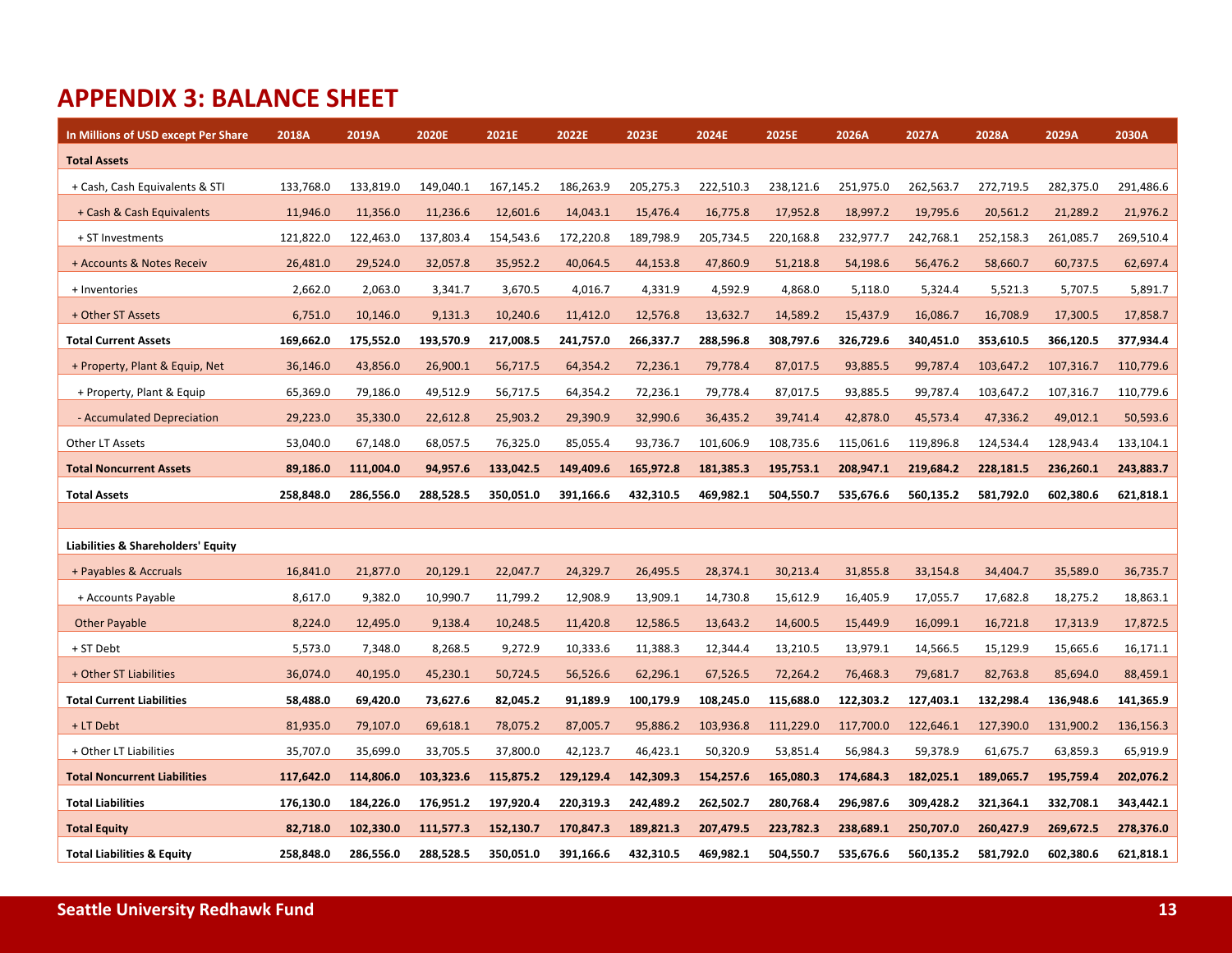## **APPENDIX 4: INTRINSIC VALUATION**

| In Millions of USD except Per Share | 2018A      | 2019A      | 2020E      | 2021E      | 2022E      | 2023E      | 2024E      | 2025E      | 2026A      | 2027A      | 2028A      | 2029A      | 2030A      |
|-------------------------------------|------------|------------|------------|------------|------------|------------|------------|------------|------------|------------|------------|------------|------------|
| Net Income                          | 16571.0    | 39240.0    | 38351.6    | 45953.4    | 52381.2    | 59334.5    | 62108.1    | 67000.4    | 71267.9    | 74322.8    | 77296.2    | 80135.0    | 82710.9    |
| Depreciation                        | 10261.0    | 11682.0    | 7979.4     | 12300.5    | 13707.4    | 15106.5    | 16374.8    | 17523.7    | 18543.2    | 19322.4    | 20069.8    | 20780.4    | 21450.9    |
| Deffered Income Taxes               | 5143.0     | 6463.0     | 2498.6     | 2993.9     | 3412.7     | 3865.7     | 4046.4     | 4365.1     | 4643.1     | 4842.2     | 5035.9     | 5220.8     | 5388.7     |
| Change in Non Cash Working Capital  | $-60.0$    | $-4452.0$  | 13930.7    | 13655.0    | 14162.4    | 14157.3    | 12894.6    | 11580.8    | 10272.3    | 7823.2     | 7498.5     | 7131.8     | 6709.7     |
| <b>Cash flow from Operations</b>    | 31915.0    | 52933.0    | 62760.4    | 74902.8    | 83663.7    | 92463.9    | 95423.9    | 100470.0   | 104726.6   | 106310.6   | 109900.4   | 113268.0   | 116260.2   |
| Capital Expenditures                | $-11632.0$ | $-13925.0$ | $-15350.0$ | $-17180.0$ | $-23891.5$ | $-25354.9$ | $-27483.7$ | $-28280.7$ | $-28729.0$ | $-24946.9$ | $-22763.9$ | $-23569.8$ | $-24330.4$ |
| <b>Free Cash Flow to Firm</b>       | 20283.0    | 39008.0    | 47410.4    | 57722.8    | 59772.2    | 67109.1    | 67940.2    | 72189.3    | 75997.6    | 81363.7    | 87136.5    | 89698.2    | 91929.8    |
|                                     |            |            |            |            |            |            |            |            |            |            |            |            |            |
| Discount Rate                       |            |            | 8.2%       | 8.2%       | 8.2%       | 8.2%       | 8.2%       | 8.2%       | 8.2%       | 8.2%       | 8.2%       | 8.2%       | 8.2%       |
| <b>Time Amount</b>                  |            |            | 0.6        | 1.6        | 2.6        | 3.6        | 4.6        | 5.6        | 6.6        | 7.6        | 8.6        | 9.6        | 10.6       |
| PV of FCFF                          |            |            | 45080.8    | 50720.9    | 48535.7    | 50357.6    | 47112.2    | 46259.5    | 45003.8    | 44524.9    | 44065.0    | 41917.9    | 39700.3    |

| <b>Price Target</b>       |            |
|---------------------------|------------|
| <b>Total PV FCFF</b>      | 1394942.20 |
| PV of Terminal Value      | 891663.64  |
| Add Cash                  | 11356.00   |
| Less Debt                 | 86455.00   |
| <b>Firm Value</b>         | 1319843.20 |
| Number of Shares          | 7643.00    |
| <b>Current Price</b>      | 144.55     |
| <b>Target Stock Price</b> | 172.69     |
| <b>Margin of Safety</b>   | 19.46%     |